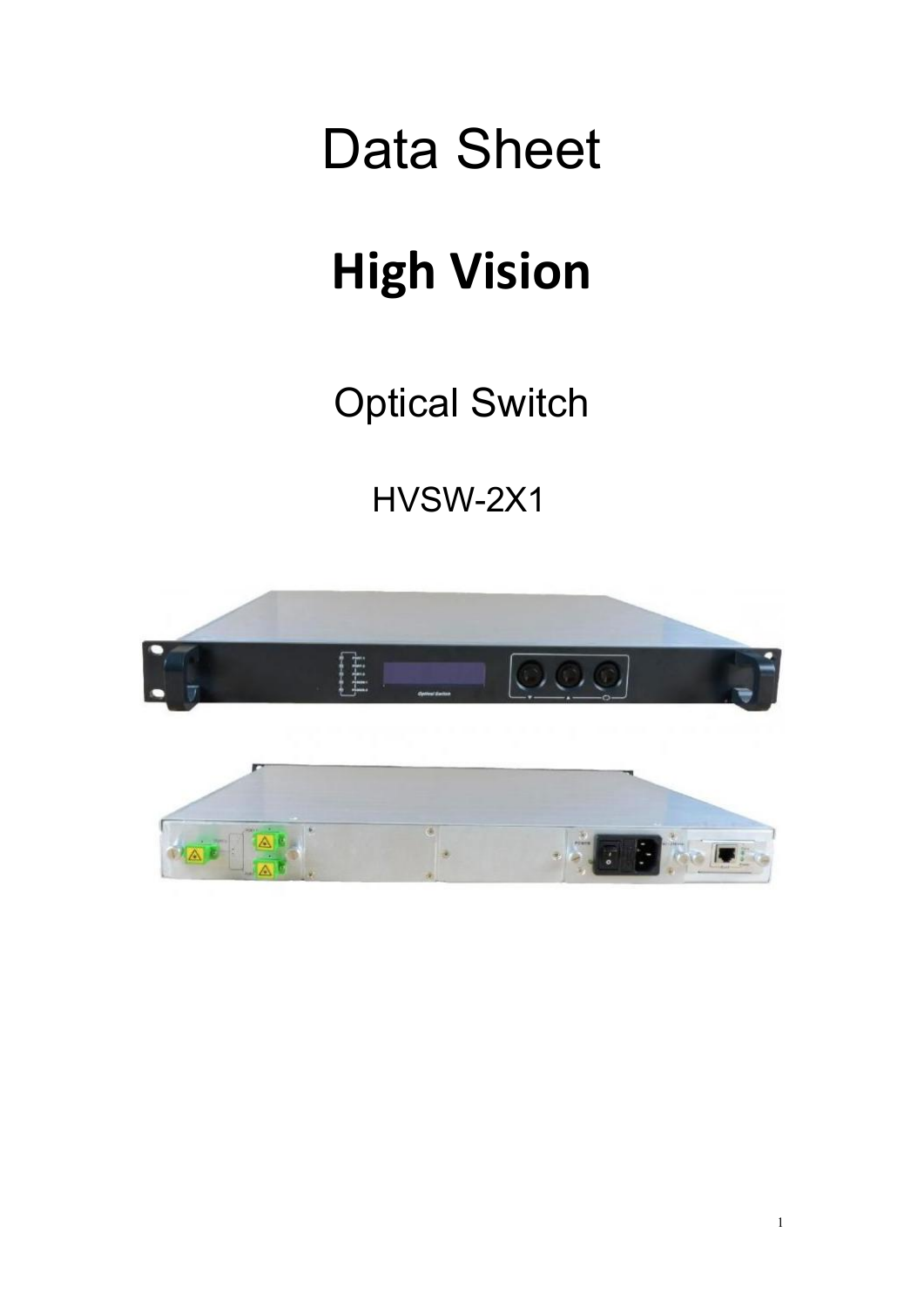#### **1 Overview**

**Overview**<br>HVSW-2X1 optical switch has an extremely low insertion loss. The main<br>phent is imported single-mode optical switch, and adopts MCU intelligent control<br>plogy and SMNP network management technology to make the per **COVETVIEW**<br>
HVSW-2X1 optical switch has an extremely low insertion loss. The main<br>
component is imported single-mode optical switch, and adopts MCU intelligent control<br>
technology and SMNP network management technology to 1 **Overview**<br>
HVSW-2X1 optical switch has an extremely low insertion loss. The main<br>
component is imported single-mode optical switch, and adopts MCU intelligent control<br>
technology and SMNP network management technology t 1 **Overview**<br>
HVSW-2X1 optical switch has an extremely low insertion loss. The main<br>
component is imported single-mode optical switch, and adopts MCU intelligent control<br>
than others. It can work on 3 modes, HVSW-2X1 switc **Standard chassis is adopted, it can be set automatically, manually and solution** populal switch, and adopts MCU intelligent control technology and SMNP network management technology to make the performance better than oth 1 **Overview**<br>
HVSW-2X1 optical switch has an extremely low insertion loss. The main<br>
component is imported single-mode optical switch, and adopts MCU intelligent control<br>
technology and SMNP network management technology t **1 Overview**<br>
HVSW-2X1 optical switch has an extremely low insertion loss. The main<br>
component is imported single-mode optical switch, and adopts MCU intelligent control<br>
technology and SMNP network management technology t **1 Overview**<br>
HVSW-2X1 optical switch has an extremely low insertion loss. The main<br>
component is imported single-mode optical switch, and adopts MCU intelligent control<br>
technology and SMNP network management technology t **1 Overview**<br>
HVSW-2X1 optical switch has an extremely low insertion loss. The main<br>
component is imported single-mode optical switch, and adopts MCU intelligent control<br>
technology and SMNP network management technology t HVSW-2X1 optical switch has an extremely low insertion loss. The main<br>component is imported single-mode optical switch, and adopts MCU intelligent control<br>technology and SMNP network management technology to make the perfo Frow-Y.A. Puplical switch interest and extremely low insertion loss. The linear<br>component is imported single-mode optical switch, and adopts MCU intelligent control<br>technology and SMNP network management technology to make component is imported single-incous operative through wat allows with a may be the performance better than others. It can work on 3 modes, HVSW-2X1 switch options to choose from. I9" standard chassis is adopted, it can be eculinology and Show Thelework Indiagement technology to make the periodinate better. It can work on 3 modes, HVSW-2X1 switch options to choose from. I9"<br>standard chassis is adopted, it can be set automatically, manually a man offers. It can work on 3 modes, Hy<br>standard chassis is adopted, it can be s<br>management. Random optical power and<br>panel LCD or monitored by network mana<br>optical path and optical devices which need<br>optical transmitter in

#### **2 Product structure diagram**



#### **HVSW-2X1**